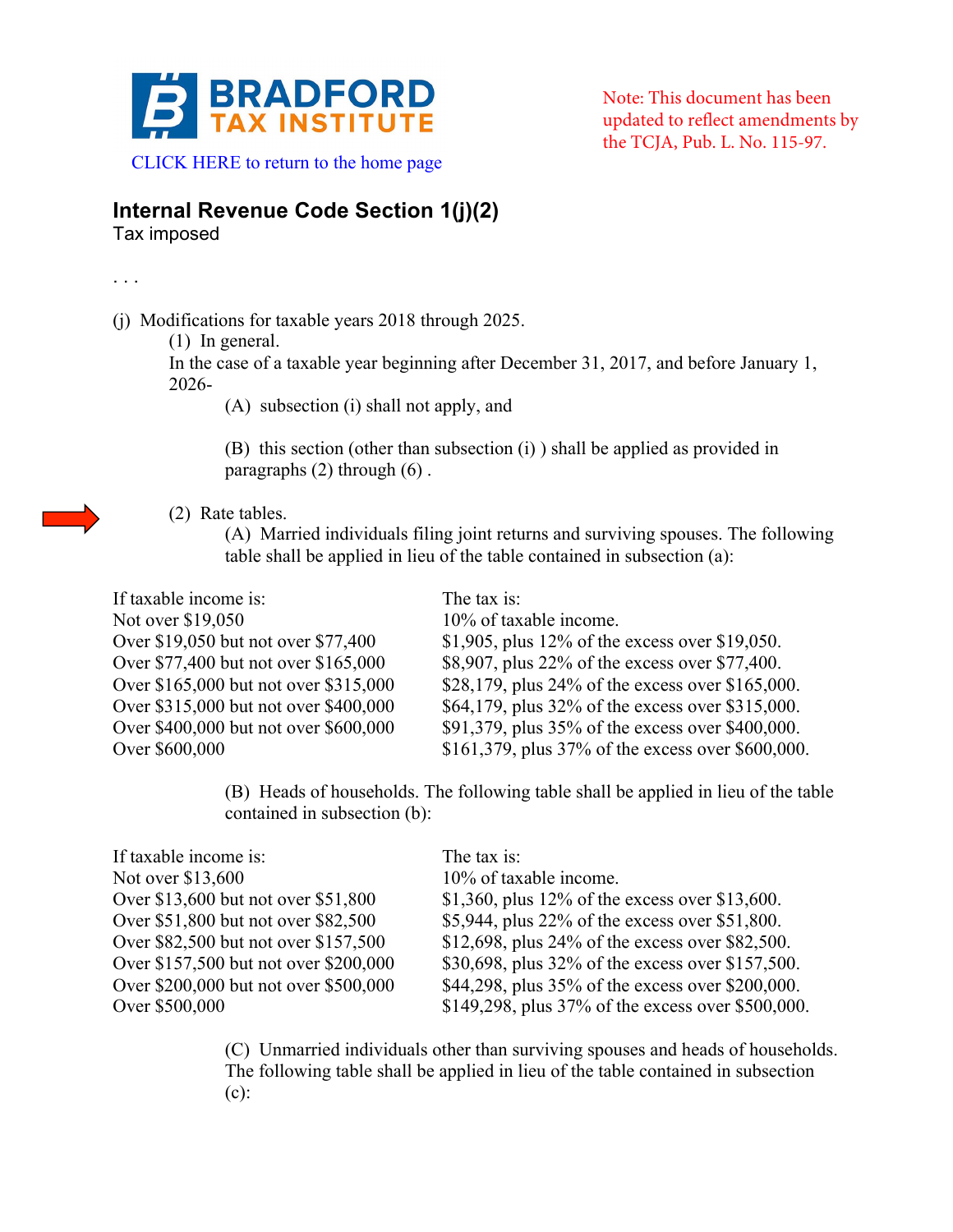| If taxable income is:                 | The tax is:                                          |
|---------------------------------------|------------------------------------------------------|
| Not over \$9,525                      | 10% of taxable income.                               |
| Over \$9,525 but not over \$38,700    | \$952.50, plus 12% of the excess over \$9,525.       |
| Over \$38,700 but not over \$82,500   | \$4,453.50, plus 22% of the excess over \$38,700.    |
| Over \$82,500 but not over \$157,500  | \$14,089.50, plus 24% of the excess over \$82,500.   |
| Over \$157,500 but not over \$200,000 | \$32,089.50, plus 32% of the excess over \$157,500.  |
| Over \$200,000 but not over \$500,000 | \$45,689.50, plus 35% of the excess over \$200,000.  |
| Over \$500,000                        | \$150,689.50, plus 37% of the excess over \$500,000. |
|                                       |                                                      |

(D) Married individuals filing separate returns. The following table shall be applied in lieu of the table contained in subsection (d):

| If taxable income is:                 | The tax is:                                         |
|---------------------------------------|-----------------------------------------------------|
| Not over \$9,525                      | 10% of taxable income.                              |
| Over \$9,525 but not over \$38,700    | \$952.50, plus 12% of the excess over \$9,525.      |
| Over \$38,700 but not over \$82,500   | \$4,453.50, plus 22% of the excess over \$38,700.   |
| Over \$82,500 but not over \$157,500  | \$14,089.50, plus 24% of the excess over \$82,500.  |
| Over \$157,500 but not over \$200,000 | \$32,089.50, plus 32% of the excess over \$157,500. |
| Over \$200,000 but not over \$300,000 | \$45,689.50, plus 35% of the excess over \$200,000. |
| Over \$300,000                        | \$80,689.50, plus 37% of the excess over \$300,000. |

(E) Estates and trusts. The following table shall be applied in lieu of the table contained in subsection (e):

| If taxable income is:               | The tax is:                                       |
|-------------------------------------|---------------------------------------------------|
| Not over \$2,550                    | 10% of taxable income.                            |
| Over $$2,550$ but not over $$9,150$ | \$255, plus $24\%$ of the excess over \$2,550.    |
| Over \$9,150 but not over \$12,500  | \$1,839, plus $35\%$ of the excess over \$9,150.  |
| Over \$12,500                       | \$3,011.50, plus 37% of the excess over \$12,500. |

(F) References to rate tables. Any reference in this title to a rate of tax under subsection (c) shall be treated as a reference to the corresponding rate bracket under subparagraph (C) of this paragraph, except that the reference in section  $3402(q)(1)$  to the third lowest rate of tax applicable under subsection (c) shall be treated as a reference to the fourth lowest rate of tax under subparagraph (C) .

## (3) Adjustments.

(A) No adjustment in 2018. The tables contained in paragraph (2) shall apply without adjustment for taxable years beginning after December 31, 2017, and before January 1, 2019.

(B) Subsequent years. For taxable years beginning after December 31, 2018, the Secretary shall prescribe tables which shall apply in lieu of the tables contained in paragraph (2) in the same manner as under paragraphs (1) and (2) of subsection (f) (applied without regard to clauses (i) and (ii) of subsection  $(f)(2)(A)$ ), except that in prescribing such tables-

(i) subsection  $(f)(3)$  shall be applied by substituting "calendar year 2017" for "calendar year 2016" in subparagraph (A)(ii) thereof,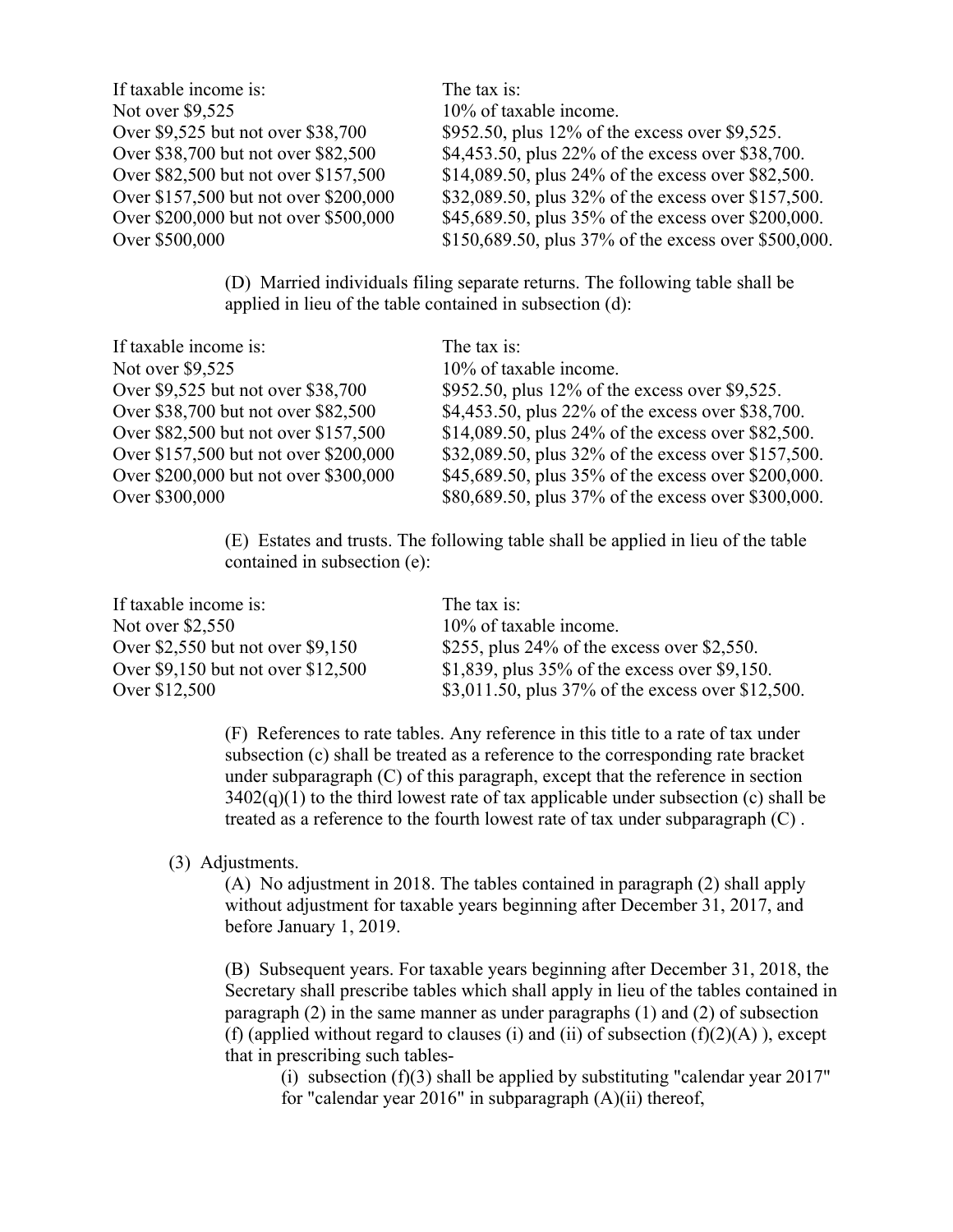(ii) subsection  $(f)(7)(B)$  shall apply to any unmarried individual other than a surviving spouse or head of household, and

- (iii) subsection  $(f)(8)$  shall not apply.
- (4) Special rules for certain children with unearned income.

(A) In general. In the case of a child to whom subsection (g) applies for the taxable year, the rules of subparagraphs (B) and (C) shall apply in lieu of the rule under subsection  $(g)(1)$ .

(B) Modifications to applicable rate brackets. In determining the amount of tax imposed by this section for the taxable year on a child described in subparagraph (A) , the income tax table otherwise applicable under this subsection to the child shall be applied with the following modifications:

(i) 24-percent bracket. The maximum taxable income which is taxed at a rate below 24 percent shall not be more than the sum of-

(I) the earned taxable income of such child, plus

(II) the minimum taxable income for the 24-percent bracket in the table under paragraph  $(2)(E)$  (as adjusted under paragraph  $(3)$ ) for the taxable year.

(ii) 35-percent bracket. The maximum taxable income which is taxed at a rate below 35 percent shall not be more than the sum of-

(I) the earned taxable income of such child, plus

(II) the minimum taxable income for the 35-percent bracket in the table under paragraph  $(2)(E)$  (as adjusted under paragraph  $(3)$ ) for the taxable year.

(iii) 37-percent bracket. The maximum taxable income which is taxed at a rate below 37 percent shall not be more than the sum of-

(I) the earned taxable income of such child, plus

(II) the minimum taxable income for the 37-percent bracket in the table under paragraph  $(2)(E)$  (as adjusted under paragraph  $(3)$ ) for the taxable year.

(C) Coordination with capital gains rates. For purposes of applying section 1(h) (after the modifications under paragraph  $(5)(A)$ )-

(i) the maximum zero rate amount shall not be more than the sum of- (I) the earned taxable income of such child, plus

> (II) the amount in effect under paragraph  $(5)(B)(i)(IV)$  for the taxable year, and

(ii) the maximum 15-percent rate amount shall not be more than the sum of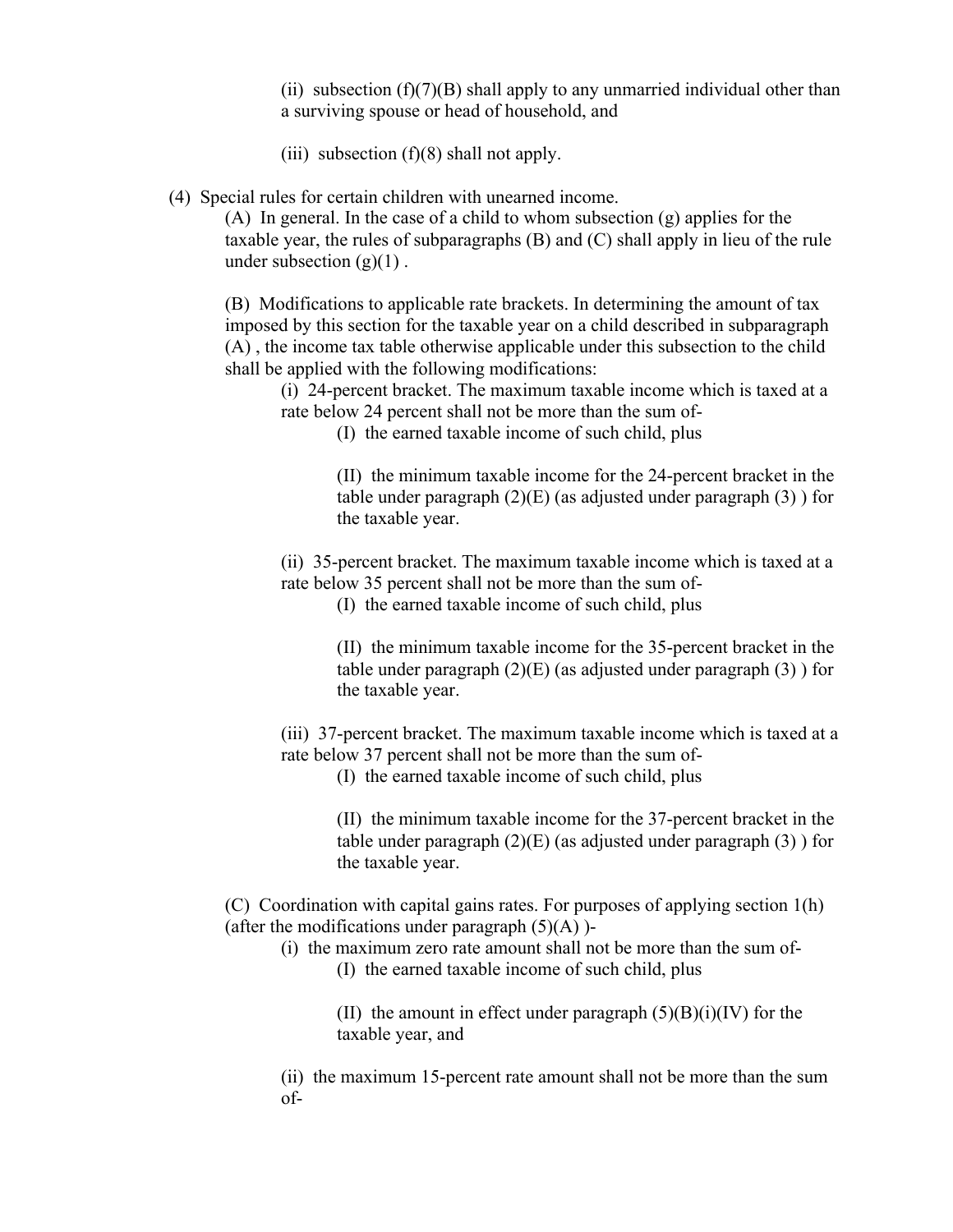(I) the earned taxable income of such child, plus

(II) the amount in effect under paragraph  $(5)(B)(ii)(IV)$  for the taxable year.

(D) Earned taxable income. For purposes of this paragraph, the term "earned taxable income" means, with respect to any child for any taxable year, the taxable income of such child reduced (but not below zero) by the net unearned income (as defined in subsection  $(g)(4)$ ) of such child.

(5) Application of current income tax brackets to capital gains brackets.

(A) In general. Section  $1(h)(1)$  shall be applied-

(i) by substituting "below the maximum zero rate amount" for "which would (without regard to this paragraph) be taxed at a rate below 25 percent" in subparagraph  $(B)(i)$ , and

(ii) by substituting "below the maximum 15-percent rate amount" for "which would (without regard to this paragraph) be taxed at a rate below 39.6 percent" in subparagraph  $(C)(ii)(I)$ .

(B) Maximum amounts defined. For purposes of applying section 1(h) with the modifications described in subparagraph (A) -

- (i) Maximum zero rate amount. The maximum zero rate amount shall be-
	- (I) in the case of a joint return or surviving spouse, \$77,200,

(II) in the case of an individual who is a head of household (as defined in section  $2(b)$ ),  $$51,700$ ,

(III) in the case of any other individual (other than an estate or trust), an amount equal to  $\frac{1}{2}$  of the amount in effect for the taxable year under subclause (I) , and

(IV) in the case of an estate or trust, \$2,600.

(ii) Maximum 15-percent rate amount. The maximum 15-percent rate amount shall be-

> (I) in the case of a joint return or surviving spouse,  $$479,000\frac{1}{2}$ such amount in the case of a married individual filing a separate return),

(II) in the case of an individual who is the head of a household (as defined in section 2(b) ), \$452,400,

(III) in the case of any other individual (other than an estate or trust), \$425,800, and

(IV) in the case of an estate or trust, \$12,700.